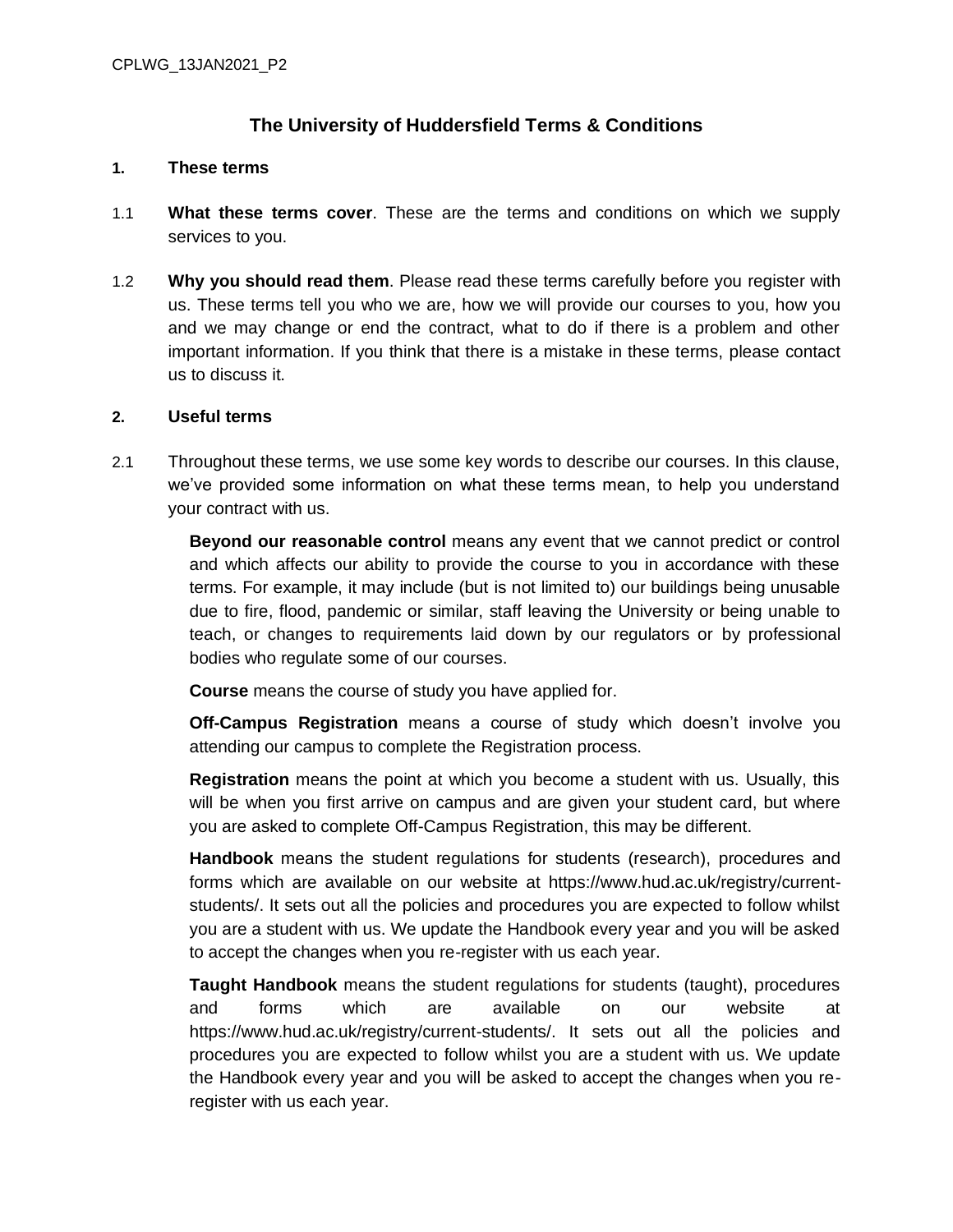### **Our Website** means *[www.hud.ac.uk](http://www.hud.ac.uk/)*

**Re-registration** means the point at which you confirm that you want to continue on your course in each subsequent year.

## **3. Information about us and how to contact us**

- 3.1 **Who we are**. We are The University of Huddersfield and our address is Queensgate, Huddersfield, HD1 3DH. You can contact us by using the contact details on our website, or when our campus is open, you can also contact us by telephone at 01484 472288,.
- 3.2 **How we may contact you**. If we have to contact you we will do so by telephone or by writing to you at the email address or postal address you provided to us in your application or, once you have registered via "My Details". You must ensure your contact details are kept up to date at all times.
- 3.3 **"Writing" includes emails**. When we use the words "writing" or "written" in these terms, this includes emails.
- 3.4 **"letter" includes letters sent by email.** When we refer to you receiving an offer letter, we mean either an email communicating our offer to you from UCAS or, if you have not applied through UCAS, a letter (which may be sent via email) direct from us.

### **4. Our contract with you**

- 4.1 When you accept an offer of a place with us and complete registration, you are entering into a contract with us and agree to be bound by these terms and conditions (and any documents referred to in them).
- 4.2 Where your offer of a place is conditional, your contract will not become binding on either of us until you meet all the conditions of your offer (even if we allow you to register and pay your tuition fees). This includes (but is not limited to) any requirements relating to visas or immigration requirements, disclosure and barring service checks, occupational health clearances or obtaining specific academic qualifications (as described in your offer letter) and completing the Registration process.
- 4.3 If you accept an offer of a place, you can change your mind within 14 days. If you do change your mind, you can let us know either by using the cancellation form available on our website, or by writing to us to let us know.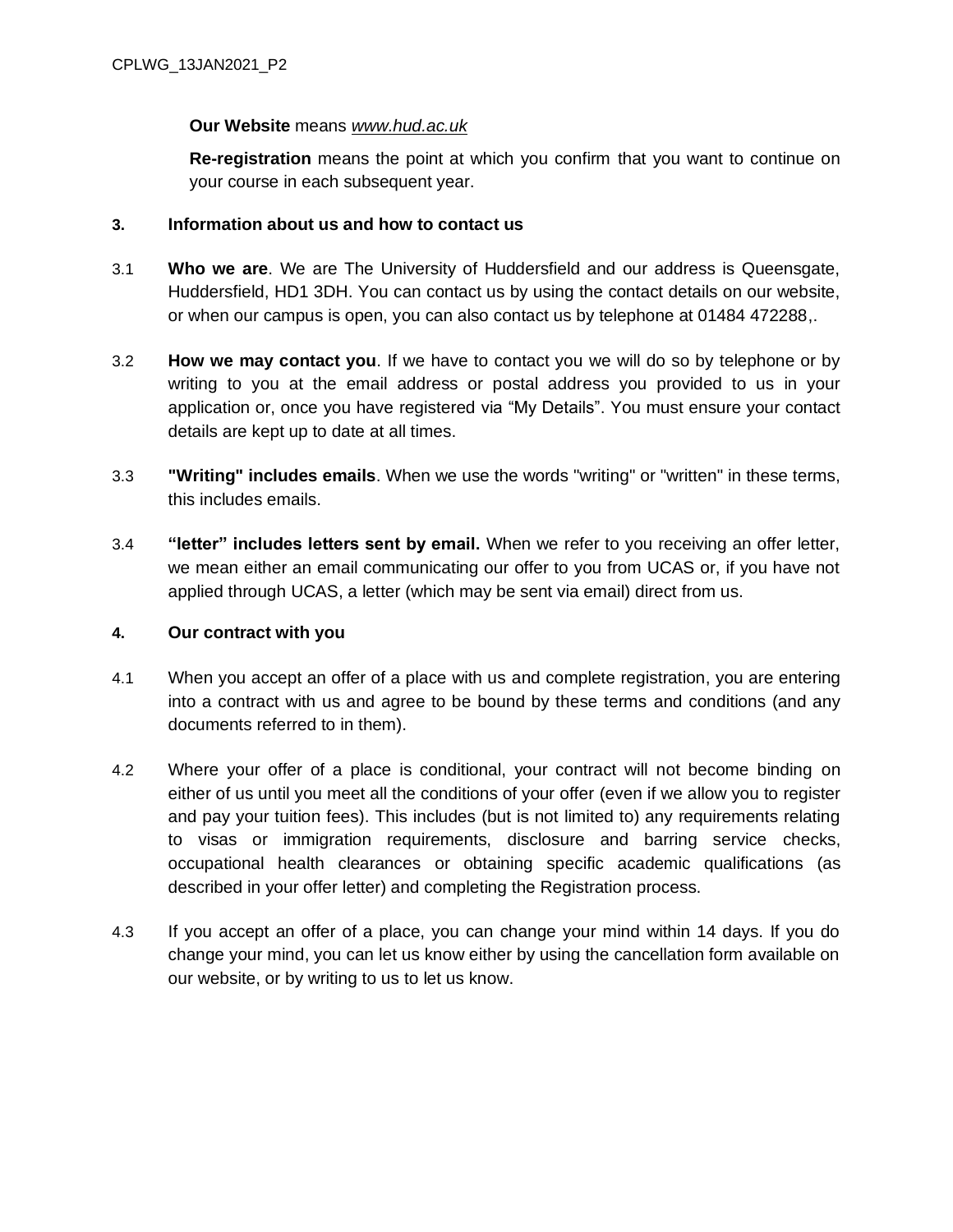### CPLWG\_13JAN2021\_P2

### **5. Off-Campus Registration – Your Right to Cancel**

- 5.1 For Courses which involve Off-Campus Registration you have a legal right to change your mind within 14 days of Registration and receive a refund. These rights, under the Consumer Contracts Regulations 2013, are explained in more detail in these terms.
- 5.2 You have 14 days after the day you have successfully completed Off-Campus Registration to change your mind and cancel your contract. However, once you have completed the course you cannot change your mind, even if the 14 day period is still running.
- 5.3 **Tell us you want to end the contract**. To end the contract with us, please let us know by doing one of the following:
	- (a) **Email**. Email us at study@hud.ac.uk. Please provide details of your course and student number as well as your name and address.
	- (b) **By post**. Complete the form available at *<https://www.hud.ac.uk/postgraduate/how-to-apply/policies-data-protection/>* and post it to us at the address on the form. Or simply write to us at Student Recruitment Team, The University of Huddersfield, Queensgate, Huddersfield, HD1 3DH. Please provide details of your course and student number as well as your name and address.
- 5.4 **How we will refund you**. We will refund you the price you paid for the products including delivery costs, by the method you used for payment, in GBP.

### **6. Your Course**

- 6.1 We will always try to deliver your course as described at the time you register with us and in your offer letter.
- 6.2 If your course involves studying taught modules, as well as conducting a research project, your taught modules will be governed by the Taught Handbook.
- 6.3 Where you are required to undertake a taught component and modules have been identified as optional, we review the options available on a course each year and we may change the options available to you, to reflect our staff expertise, changes in course requirements or to reflect feedback we have received from other students, employers or other interested parties. Where your course contains optional modules, you will be provided with a list of these in good time so that you can choose the options right for you each year. Sometimes, we may not be able to run a particular optional module because not enough students sign up for it. Where this may be the case, we will let you know when you are provided with your option choices and you will be able to choose an alternative if one of your selected modules does not run.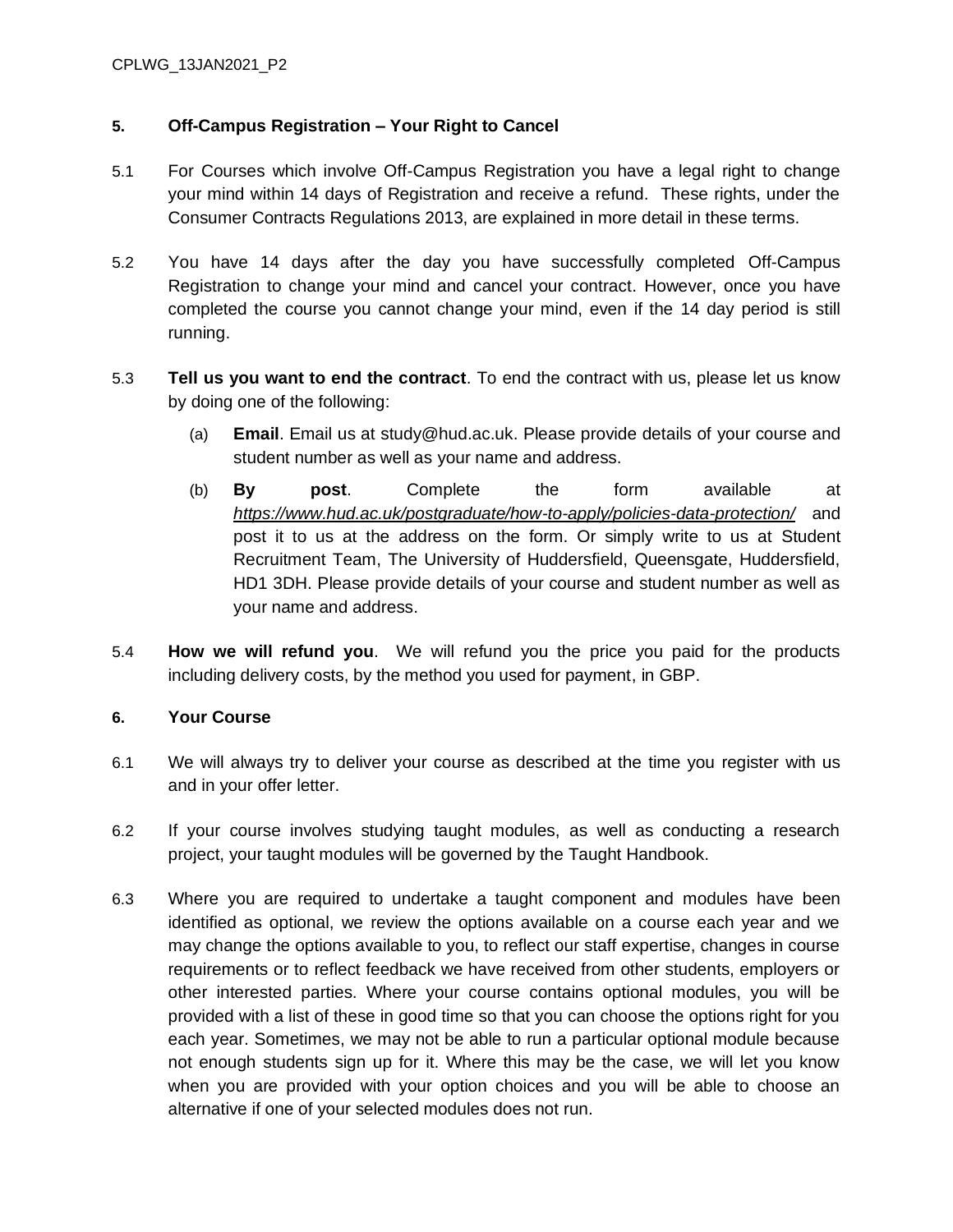- 6.4 We may also need to make other changes which may affect other aspects of your course, including non-optional modules, course assessment or delivery. Where this is necessary we will only do so where:
	- (a) We have to make the change for reasons beyond our reasonable control, for example if we have to start your course via blended or online learning because the government recommends we keep our campus closed, or imposes other restrictions which means that we cannot teach all our students on campus at the same time;
	- (b) Where the changes are required in order to maintain accreditation or validation by a professional body;
	- (c) Where the changes are required due to a change in the specialisms of our staff for reasons beyond our reasonable control, for example if your main supervisor leaves the University;
	- (d) Where we reasonably believe that the changes are to your benefit; or
	- (e) Where we have your consent to make such changes.

The Handbook and Taught Handbook set out the procedure we will follow if we need to make such changes. We will always try to notify you in good time before we make any changes and tell you what your options are if you are not happy with a change made under this clause.

6.5 You should be aware that your contract allows you to participate in a course of study at our University, it doesn't guarantee that you will successfully complete your course or that you will be awarded any particular degree classification at the end of your course. Whilst we will try and support you to help you achieve your degree and get the results you want, you will need to work hard, engage with your tutors and our support services and meet the relevant assessment criteria in order to achieve a degree at the end of your course.

#### **7. Tuition Fees**

- 7.1 When you register as a student, you will need to pay us your tuition fees. The latest tuition fee information is set out on our website.
- 7.2 You may also be required to pay additional bench fees and this will be notified to you in writing in your offer letter.
- 7.3 The Handbook sets out when to pay the fees and your options for paying them in instalments.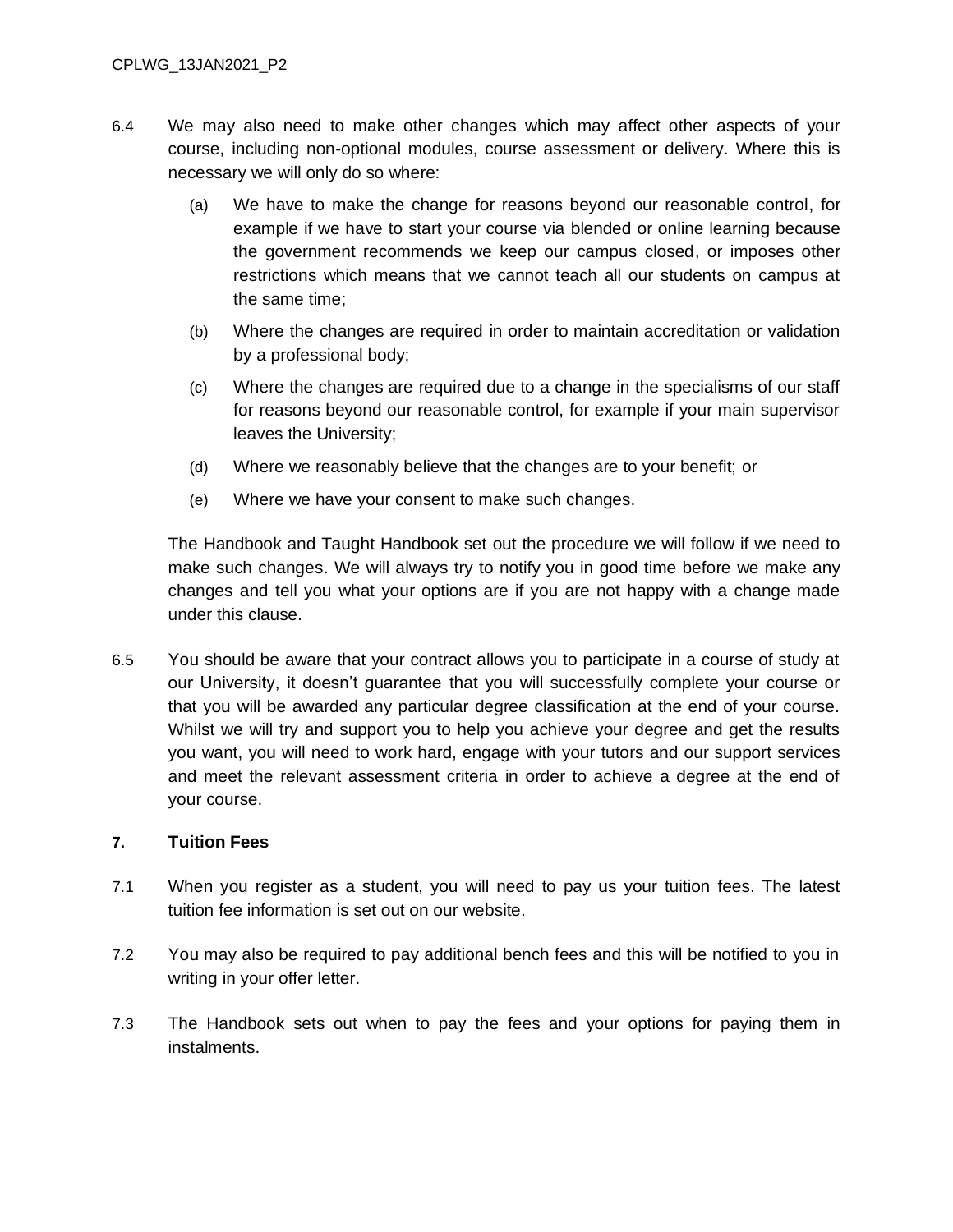- 7.4 You are responsible for ensuring that your fees are paid promptly each year and if you are struggling to pay your tuition fees you must contact us as soon as you become aware of that fact.
- 7.5 The University may increase its tuition fees each year for home/EU students. We will not increase your tuition fees in any year by more than RPI-X, which is the rate of inflation set by the government. We will notify you of any increase in your tuition fees before you register or re-register in each year of your course.
- 7.6 For overseas students we guarantee that we will not increase your tuition fees for the duration of the course as long as you do not suspend or withdraw from your studies. This also excludes any fees for resits/failed modules which you are required to retake.

#### **8. Our Obligations to You**

- 8.1 We will use our reasonable efforts to provide you with the course as described in your offer letter.
- 8.2 Sometimes, we may have to cancel one or more of your scheduled teaching sessions or supervisory sessions. Where this is the case, we will try to make this up to you either by rescheduling the session or by making additional teaching materials available online so that you are not unduly affected by this.
- 8.3 Where our ability to deliver a course is affected by factors beyond our reasonable control, we will do our best to notify you of this and minimise the impact of this upon you, but we will not be responsible for any delays or failure to provide the course as described for such reasons.
- 8.4 As a student, you will be entitled to make use of our library facilities and virtual learning environment as well as our laboratory or technical facilities necessary for your research. These will be available at reasonable times, although they may occasionally be unavailable, for example if we need to undertake maintenance work or (for our physical library) when our campus is closed. We will try to ensure that such works are carried out at times when it will not unreasonably affect you but this may not always be possible in an emergency.
- 8.5 They may also be unavailable for reasons beyond our control, for example if they are subject to a Distributed Denial of Service attack, or the servers are otherwise offline or inaccessible, or we are required to close our campus by law or order of government. Where this is the case we shall use our reasonable efforts to re-establish the service as soon as practicable and our liability shall be limited to making reasonable adjustments to ensure you are not affected by the lack of availability. For example, if a key IT system is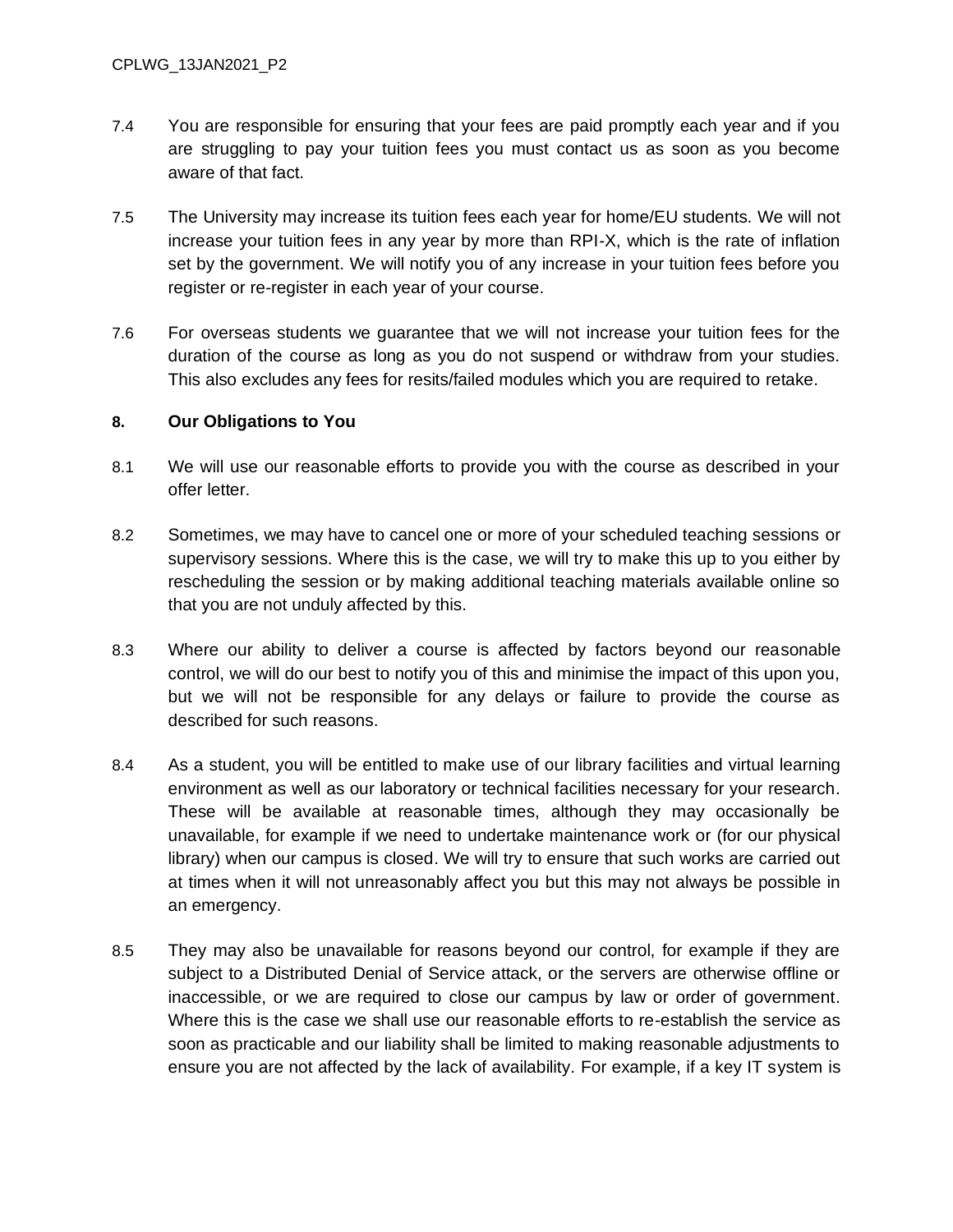not available on the day you are due to hand in an assessment, we may extend the deadline to account for this.

- 8.6 It is possible that your supervisory team may change over the course of your degree, for example if members of staff leave the University or go on long term absence. Where this is the case, we will discuss with you appointing appropriate alternative members of staff and, if appropriate or this affects your research topic, we may agree an extension to your research period if necessary to ensure you are not disadvantaged by this change. Any such changes to supervisory teams or the length of your studies will be recorded in writing.
- 8.7 As your research progresses, you may find that your topic changes, for example to better reflect your interests, or the results of your research, or a change in your supervisory team. Where this is the case you must discuss any such changes with your supervisor, where a major change in topic is agreed, this will be documented in writing, including any additional changes (for example extensions to your research period) which your supervisor may consider necessary. Further information on this can be found in the Handbook.

### **9. Your Obligations to Us**

- 9.1 When you register as a student at our university, you become part of our community. This means that we have certain expectations of you. These include (but are not limited to):
	- (a) You will be expected to ensure that you comply with our Handbook, the Taught Handbook if applicable and other relevant policies, procedures and protocols that apply to students from time to time as you study with us. These will be available on our website and you should read them carefully.
	- (b) You are responsible for actively participating as a student at the University, including attending all sessions and meeting any assessment deadlines set for you. If you are struggling to meet the requirements of your course, you are responsible for raising this with your tutor and complying with University policies relating to extenuating circumstances or extension requests.
	- (c) You understand that we will usually communicate with you through your university email account and you must ensure that this is checked regularly.
	- (d) You are responsible for ensuring that all payments we request and information we request from you are provided to us in a timely manner.
	- (e) You must register and re-register in accordance with any timescales we give you.
	- (f) As a research student, you are responsible for managing your own studies and keeping in regular contact with your supervisor.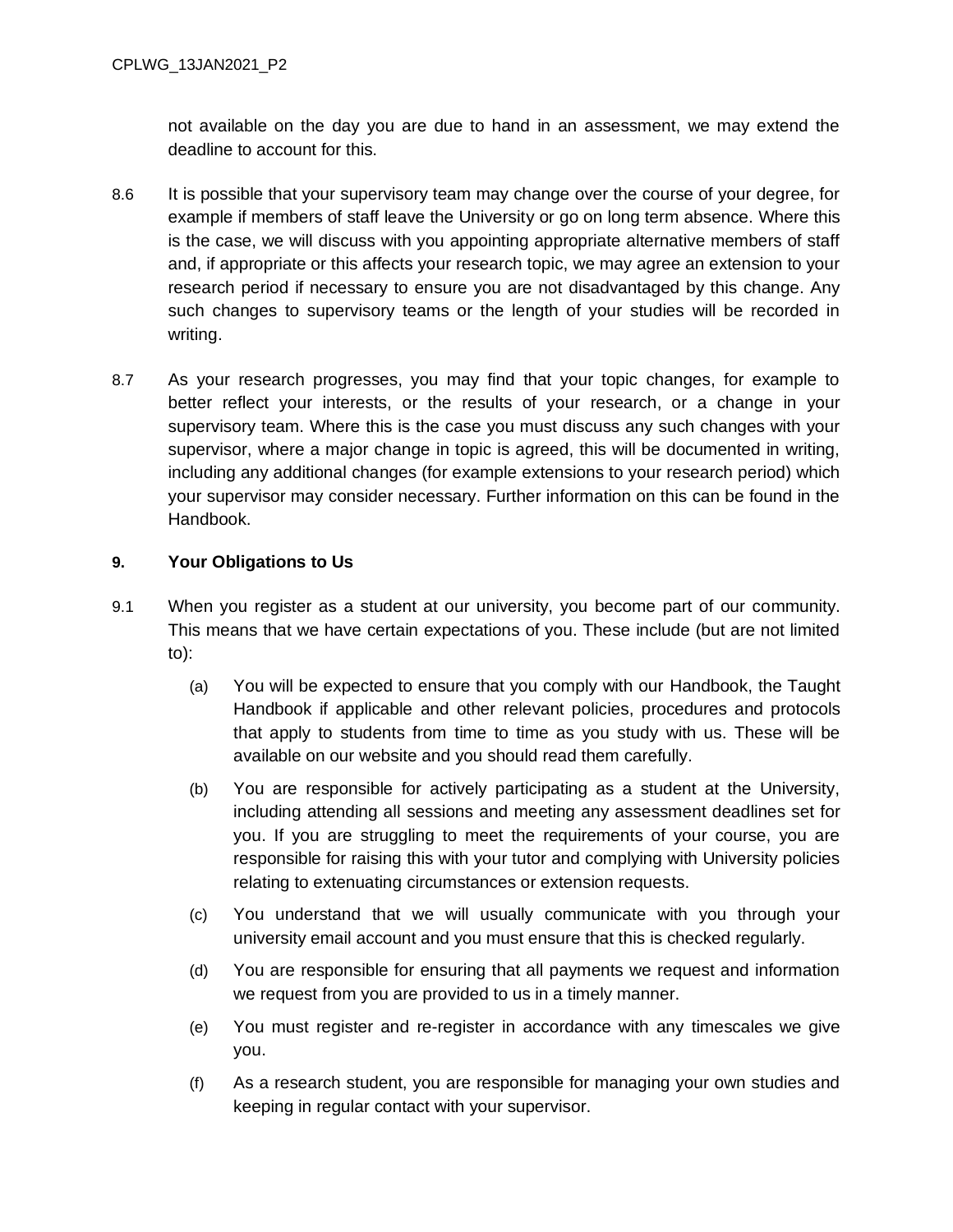### **10. Ending the Contract**

- 10.1 Usually, this contract will automatically end when you complete your course. However, there are certain circumstances in which either you or we can end the contract earlier.
- 10.2 We may terminate this contract if:
	- (a) You do not pay your fees in accordance with the Handbook;
	- (b) You do not meet the conditions of your offer within a reasonable time of your course starting (or any deadlines given to you by us);
	- (c) You provide us with information that is false, misleading or inaccurate;
	- (d) You do not register or re-register by any deadlines which are notified to you;
	- (e) You are an international student, you do not have a suitable visa, or your visa is withdrawn, or you do not meet the conditions of your visa;
	- (f) You breach the University's policies, procedures, protocols and/or regulations in such a way that a decision is made in accordance with the Handbook that you should be withdrawn or excluded from the University;
	- (g) You are studying on a professional course which requires you to meet a specific code of conduct and the University considers that you have not met those standards in accordance with our fitness to practice procedures; or
	- (h) You do not meet the minimum progression requirements as set out in the Regulations for Awards at https://www.hud.ac.uk/policies/registry/awards-pgr/.
- 10.3 You may terminate this contract at any time if you let us know in writing. If you do decide to leave us, you may be entitled to have some of your fees refunded, as set out in the Handbook.
- 10.4 In addition to the rights to terminate, you or we may suspend the performance of this contract, in accordance with the Handbook or, if applicable, the fitness to practice Handbook.
- 10.5 If this contract is ended early, you must pay us any outstanding fees and return your student card and any property of the University. You will no longer be able to continue on our course and, unless the Handbook says otherwise, you will usually be able to keep any credit you have been awarded.

### **11. Cancellation of Courses**

11.1 Sometimes, we may need to cancel a Course. We will only do this where: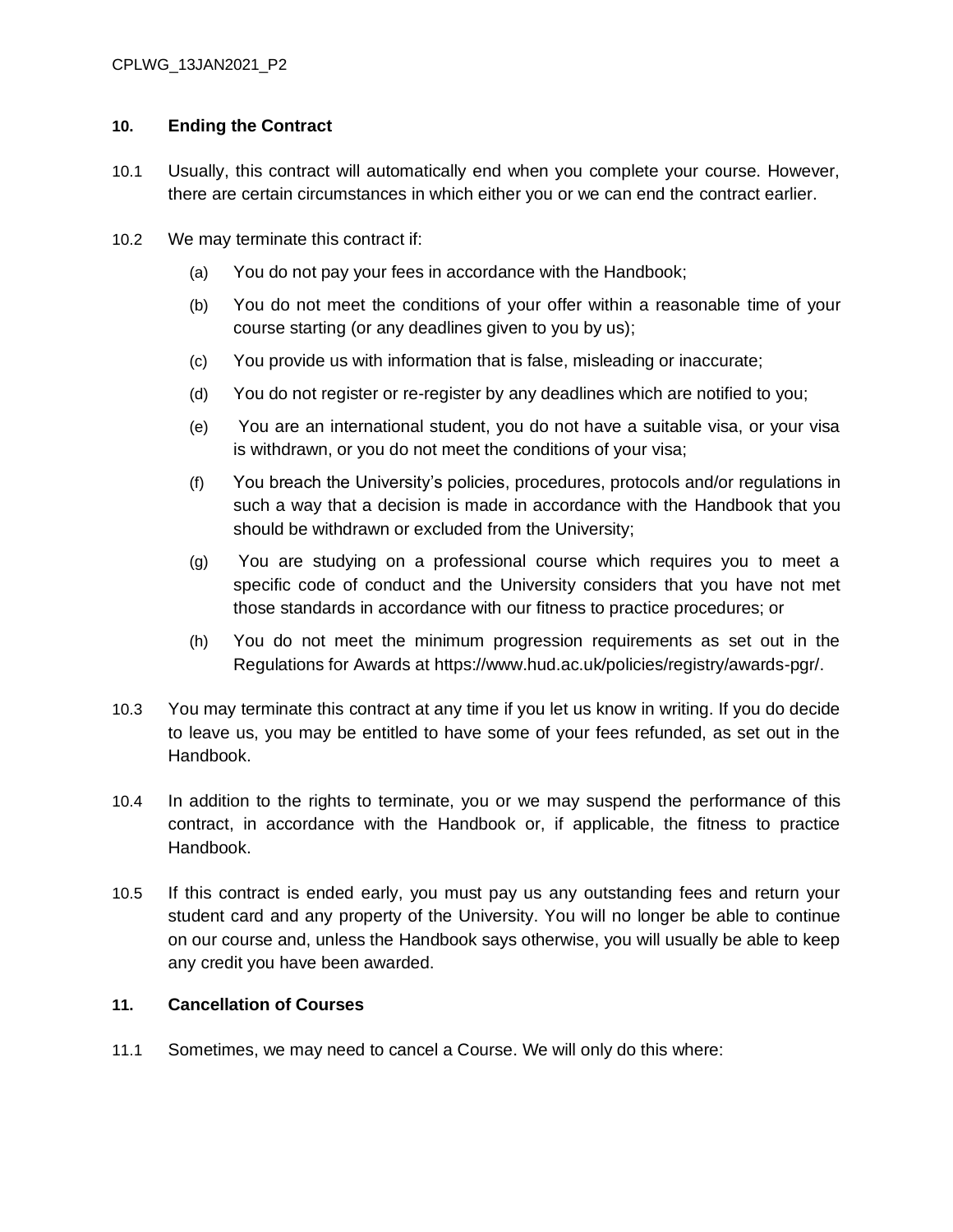- (a) we cannot run the Course for reasons beyond our control, for example loss of key staff members, or lack of availability of equipment or other resources which we cannot remedy; or
- (b) there is a loss of accreditation by a professional body and we think this would affect the value of your Course.
- 11.2 If you apply for a Course, which we cancel before you register, we will let you know in writing as soon as possible after making the decision. Our liability to you for cancelling the Course in this manner will be limited to offering you a place on an alternative, similar course at this University or in offering you assistance in applying for a similar course at another University in accordance with our Student Protection Plan.
- 11.3 Where you have already registered on a Course which we subsequently decide to cancel, we will notify you as soon as practicable and we will put in place a suitable exit strategy to ensure that you can finish your degree. However if you choose to suspend your studies, this may affect your ability to complete the Course or the module choices available to you and you should discuss this with your supervisor before taking the decision to suspend.

### **12. Intellectual Property**

- 12.1 Whilst you are studying on your course, you may create some intellectual property (for example copyright, trade mark, design rights or patentable ideas). Subject to any agreement to the contrary, any intellectual property you create will (subject to clause 12.2) be owned by the University, except for the copyright in your thesis. You will be asked to confirm this by signing an Intellectual Property Assignment agreement when you Register.
- 12.2 It may be necessary for us to change the ownership of intellectual property (for example if you go on placement, the company you work for may require that they own any intellectual property you create whilst you are with them, or the terms of funding for a project may specify who should own the intellectual property). Where this is the case, we will write you to and confirm the intellectual property ownership arrangements.

#### **13. Data Protection**

- 13.1 When you apply to us, and whilst you are a student with us, we will need to collect some personal data from you, including special category personal data. We will use this for the following reasons:
	- (a) In order to fulfil our obligations to you under this contract;
	- (b) Where it is necessary to comply with statutory requirements;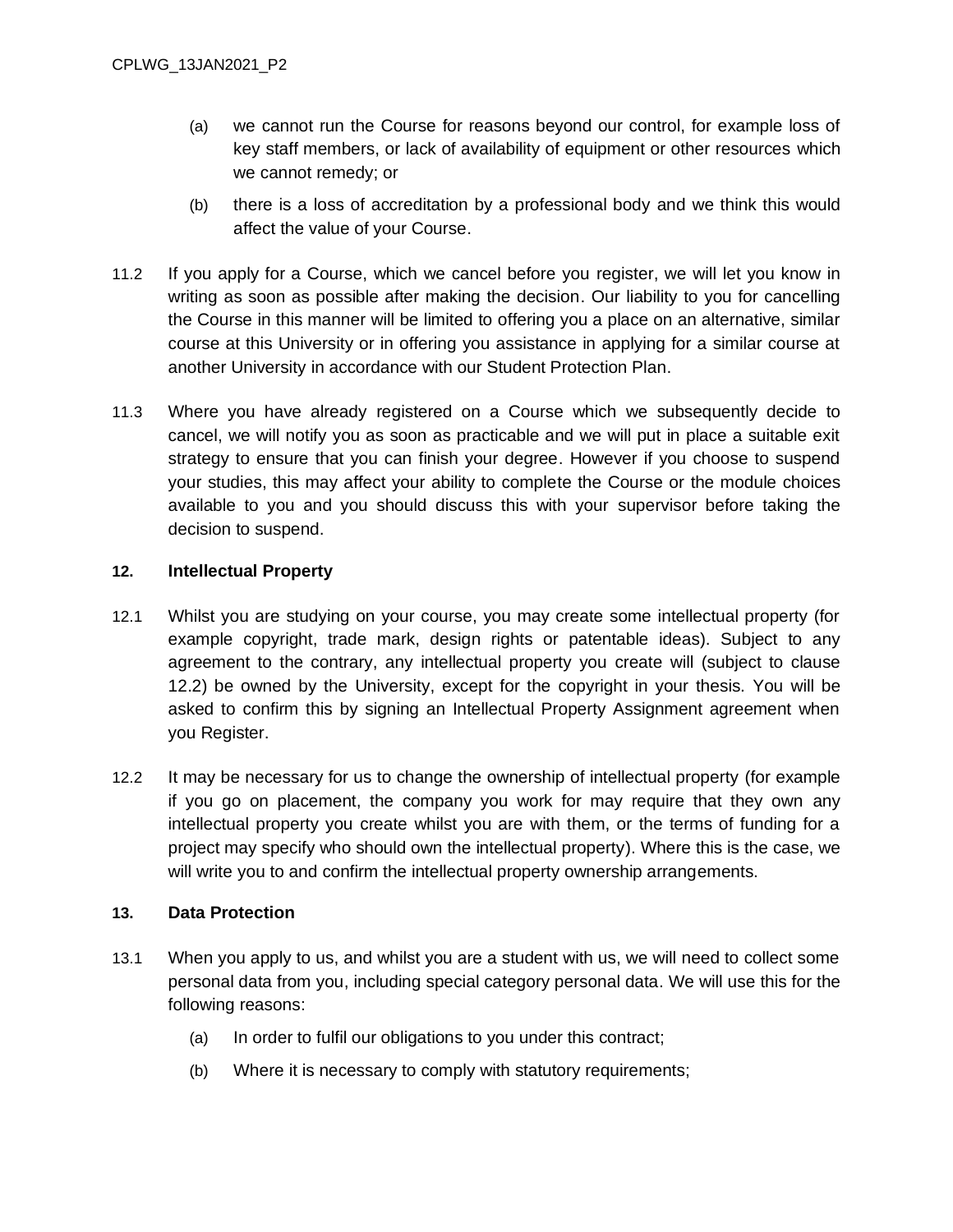- (c) Where it is in our legitimate interests and would not disproportionately affect you; and
- (d) Where it is in the public interest for us to do so.
- 13.2 If you wish to see more about the information we collect, and how we use it, please read out Data Protection Policy and Student Privacy Notice both of which are available on our *[website](https://www.hud.ac.uk/informationgovernance/dataprotection/)*.
- 13.3 By entering into this contract, you agree to us collecting your data and using it as described.

### **14. Your Right to Complain**

- 14.1 We hope that you will be happy with us as an applicant or a student, but we recognise that occasionally we may not meet all of your standards. We welcome feedback and would encourage you to contact us to discuss any problems, questions or concerns you may have, so that we can help you resolve these as quickly as possible.
- 14.2 If you are an applicant, you can also use our applicant complaints policy to make a complaint about the service you have received from us. This is available on our website and sets out how we will handle your complaint and what you can do if you are not satisfied with our response.
- 14.3 Once you are registered as a student with us, you can use our student complaints policy. This sets out the steps to take if you wish to make a complaint about your experience as a student with us, what you can do if you are unhappy with your complaint outcome and provides details of the Office of the Independent Adjudicator, who offer an alternative dispute resolution mechanism if you remain unhappy with the final outcome of your complaint.

#### **15. Our responsibility for loss or damage suffered by you**

- 15.1 If we do not comply with these terms, we are responsible for loss or damage you suffer that is a foreseeable result of our breaking this contract or our failing to use reasonable care and skill, but we are not responsible for any loss or damage that is not foreseeable. Loss or damage is foreseeable if either it is obvious that it will happen or if, at the time the contract was made, both we and you knew it might happen, for example, if you discussed it with us whilst you were considering applying to us, or were holding an offer for a place with us.
- 15.2 **We do not exclude or limit in any way our liability to you where it would be unlawful to do so**. This includes liability for death or personal injury caused by our